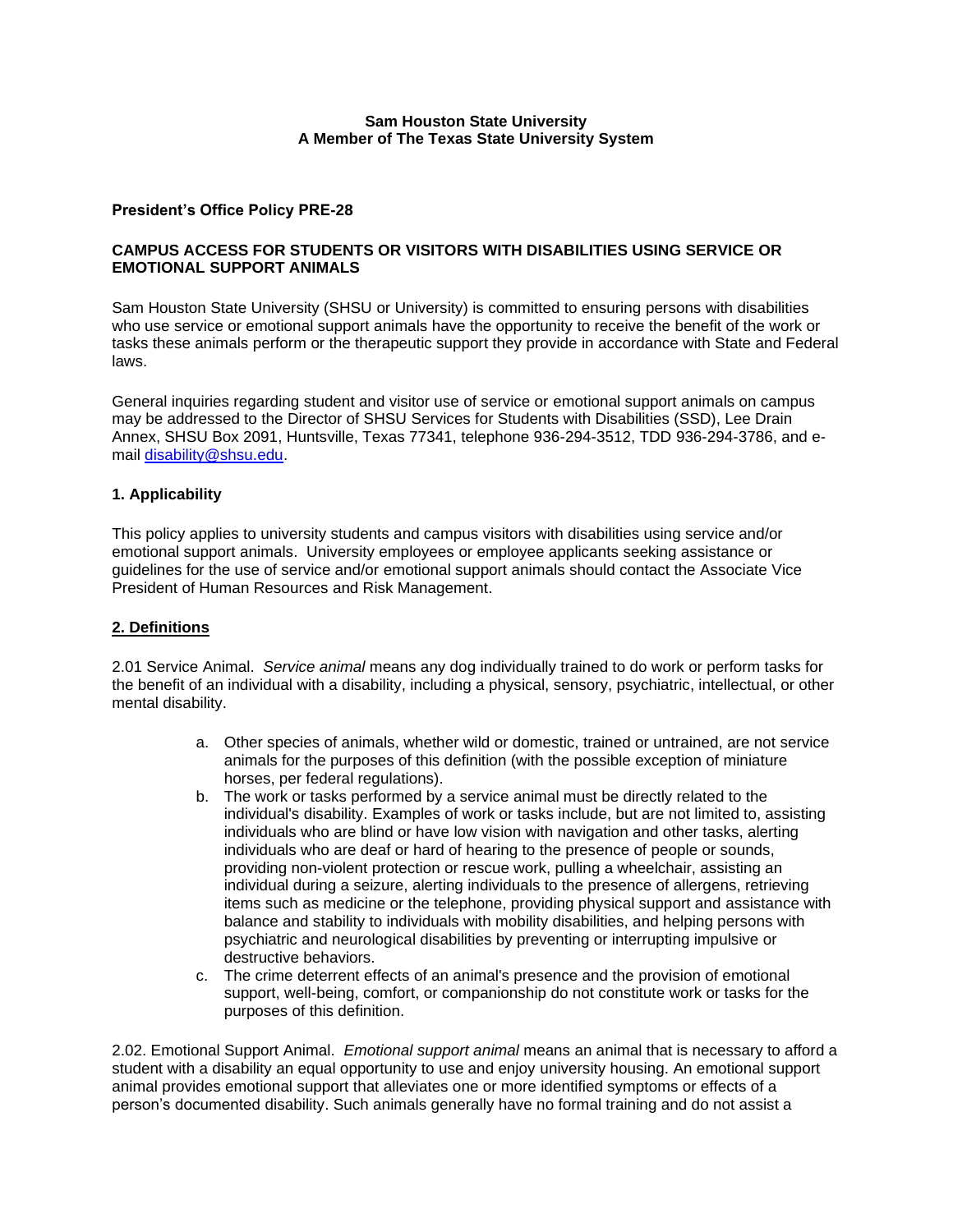person with activities of daily living or other disability-related tasks. Emotional support animals include a broader range of species than service animals. Such animals are also known as comfort or therapy animals. Emotional support animals may be permitted as an accommodation only for student residents in university residence halls and in accordance with the Emotional Support Animal Procedure in paragraph 4 below. Emotional support animals are not permitted in any other university facility, with the exception of designated emergency evacuation shelters on campus.

2.03 Pet. *Pet* means an animal kept for ordinary use and companionship. A pet is not considered a service animal or an emotional support animal and is not covered by this policy. Pets are not permitted in university facilities, with the exception of properly tanked fish in the residence halls.

2.04 Owner/handler. *Owner/handler* means a person with a disability who uses a service or emotional support animal.

2.05 University Official. *University official* means: a faculty or staff member responsible for a classroom, office, department, building, facility, program, service, activity, or event of the university; and representatives of the SHSU Public Safety Services (University Police Department).

# **3. Service Animal Procedure**

# **3.01. Access for Service Animals.**

SHSU generally allows service animals on campus, in university buildings and facilities, and at university events when accompanied by a person with a disability who indicates that the animal is trained to provide a specific service that is directly related to the person's disability. A service animal may not be permitted if the animal poses a substantial and direct threat to the health or safety of others, constitutes a fundamental alteration to the nature of a university program or service, or meets one of the other exclusionary criteria detailed in Removal of Service and Emotional Support Animals, below. Note: Students planning to reside with service animals in university housing are asked to notify the Department of Residence Life in advance of the animal coming to campus and to review the Residence Life Assistance Animal Guidelines, posted at [http://www.shsu.edu/dept/residence](http://www.shsu.edu/dept/residence-life/documents/Assistance%20Animal%20Policy.pdf)[life/documents/Assistance%20Animal%20Policy.pdf.](http://www.shsu.edu/dept/residence-life/documents/Assistance%20Animal%20Policy.pdf)

Students intending to use service animals in science labs, animal research facilities, food preparation sites, clinical settings, or other sensitive areas are advised to contact the lab supervisor or course instructor and the SSD Director prior to the semester in question in order to determine whether and how the animal's presence and its work or tasks can be safely accommodated. In some instances, protective equipment for the animal and other precautions may be required in order for the service animal to be present. The animal may be prohibited if it is determined that the use of protective equipment or other precautions would not sufficiently mitigate a substantial and direct threat to health and safety, or the animal's presence or the work or tasks it performs poses a fundamental alteration to campus areas or activities. If a service animal is prohibited, the university will provide the individual with a disability the opportunity to participate in the program, service, or activity without having the animal present.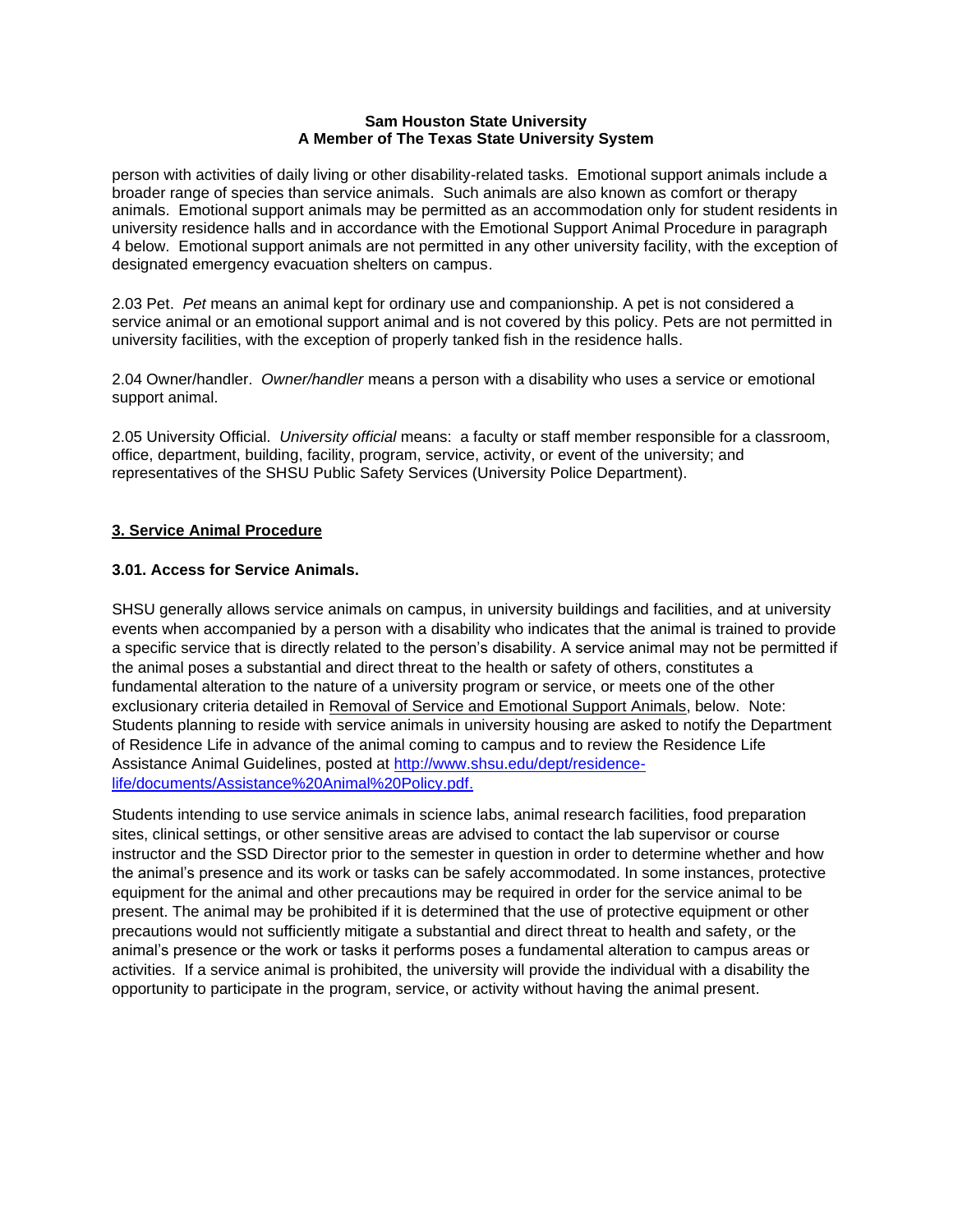### **3.02. Inquiries Regarding Service Animals.**

Per federal law, persons with disabilities who are accompanied by service animals must not be asked to identify the nature or extent of their disabilities or to provide documentation of same. In regard to a service animal:

- a. Generally, university officials will not inquire about an animal's status as a service animal if it is readily apparent that the animal is trained to do work or to perform a task on behalf of a person with a disability (e.g., a dog is observed guiding an individual who is blind or has low vision, pulling a person's wheelchair, or providing assistance with stability or balance to a person with an observable mobility impairment).
- b. University officials will not require documentation of an animal's training or certification as a service animal.
- c. If it is not readily apparent that an animal is doing work or performing a task on behalf of a person with a disability, university officials may discreetly make the following, limited inquiries of the owner/handler:
	- i. Whether the animal is a service animal required because of a disability; and
	- ii. What work or task the animal has been trained to perform.
- d. If a university official is unable to ascertain whether an animal is a service animal, said official will refer a student or visitor owner/handler to the SSD Office. The SSD Director or their designee will make the inquiries noted in 3.02c above to determine whether the animal qualifies as a service animal. Upon making this determination, the SSD Office will provide a letter to the owner/handler of the qualifying service animal verifying that the animal is permitted on campus in accordance with this policy.

### **3.03 Responsibilities of Service Animal Owner/Handler.**

- a. Service animal owner/handlers are solely responsible for any damage or injury caused by their animals. The university may impose financial costs on owner/handlers for property damage caused by their animals.
- b. Owner/handlers must maintain control of their service animals at all times.

i. Service animals must be harnessed, leashed, or tethered, unless these devices interfere with the animal's work or the individual's disability precludes the use of these devices. In that case, the owner/handler must maintain control of the animal by voice, signal, or other effective means.

ii. To the extent possible, the service animal should be unobtrusive to other individuals in the learning, living, or working environment.

iii. Service animals should not be permitted to block aisles or passageways or fire egress.

- c. Owner/handlers are solely responsible for costs of care and arrangements for the health and well-being of their service animals, including pest control.
- d. Owner/handlers must comply with all applicable laws and regulations pertaining to animal vaccination, licensure, and health.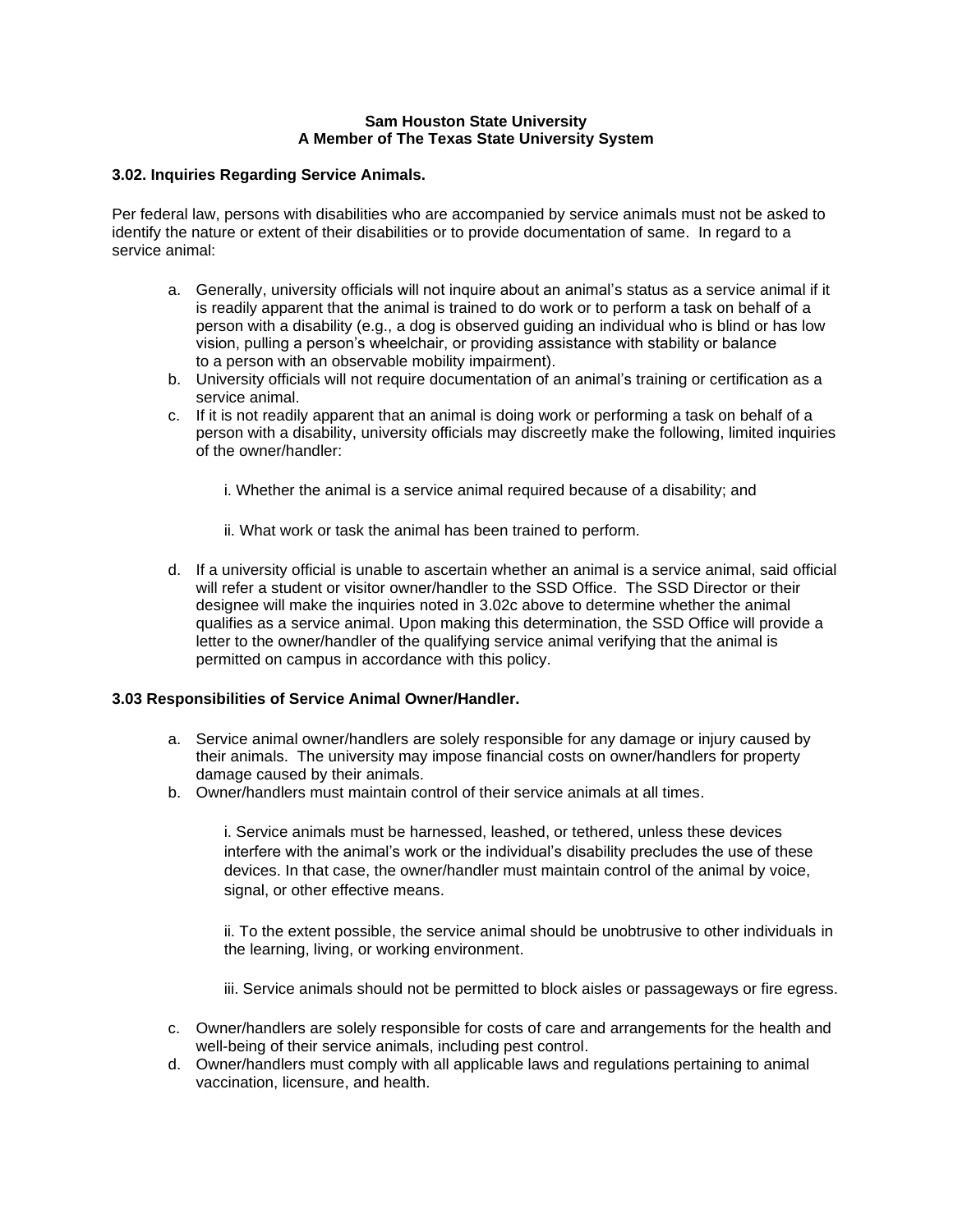- e. Owner/handlers are solely responsible for cleaning up after their service animals and properly disposing of animal waste. If the owner/handler is not physically able to clean up after a service animal, he/she must hire or otherwise recruit another individual who is capable of meeting this requirement.
- f. It is recommended, but not required, that a service animal wear a commonly recognized sign or symbol, identifying it as a working animal but not disclosing the owner/handler's disability.

# **4. Emotional Support Animal Procedure**

Emotional support animals are permitted only in university residence halls for residents, provided that the animal is approved by the SSD Office and is necessary for the resident with a documented disability to have equal access to housing. The procedure for requesting the possession and use of an emotional support animal in a university residence hall and the owner/handler's responsibilities for the animal are detailed in the Department of Residence Life Assistance Animal Guidelines, posted [on](file:///C:/Users/ksp036/AppData/Local/Microsoft/Windows/INetCache/Content.Outlook/H0H5OWQY/on) the [Residence Life](https://www.shsu.edu/dept/residence-life/)  [webpage,](https://www.shsu.edu/dept/residence-life/) and the Animal Owner's Agreement Form, available upon request from Residence Life.

The SSD Office will require documentation of the student resident's disability and disability-related need for an emotional support animal in university housing, consistent with the [SSD General Documentation](https://www.shsu.edu/dept/disability/general-documentation.html)  [Guidelines.](https://www.shsu.edu/dept/disability/general-documentation.html) 

Emotional support animals are not permitted in university facilities other than residence halls for student residents and designated emergency evacuation shelters on campus.

# **5. Removal of Service and Emotional Support Animals**

5.01 Under circumstances described below, a university official may remove or bar service and emotional support animals from a university facility or the campus as a whole. When a service or emotional support animal is removed pursuant to this policy, the university shall provide the individual with a disability the opportunity to participate in the service, program, or activity without having the animal on the premises.

5.02 Service and emotional support animals may be removed for the following reasons:

- a. Out-of-Control Service or Emotional support Animal. An owner/handler may be directed to remove a service or emotional support animal that is out of control when the owner/handler does not or cannot take effective action to control the animal. If the out-of-control behavior occurs repeatedly, the animal may be barred from campus until the owner/handler can demonstrate that they have taken significant steps to mitigate the behavior in question. The service or emotional support animal is considered an extension of the owner/handler, and the animal's behavior is governed by SHSU Policies.
- b. Undomesticated Service or Emotional Support Animal. An owner/handler may be directed to remove an animal that is not sufficiently domesticated.
- c. Direct Threat. An owner/handler may be directed to remove a service or emotional support animal deemed to pose a substantial and direct threat to the health and safety of others. Factors constituting a direct threat may include but are not limited to the following: aggressive or threatening animal behavior; diseased state or substantial uncleanliness of an animal; pest infestation; and/or the presence of an animal in a sensitive environment that would compromise essential standards of safety, sanitation, or sterility.
- d. Other Non-Compliance with Residence Life Animal Owner's Agreement Form. An owner/handler may be directed to remove an emotional support animal from a university residence hall if the owner/handler fails to comply with the terms and conditions of the Residence Life Animal Owner's Agreement Form.